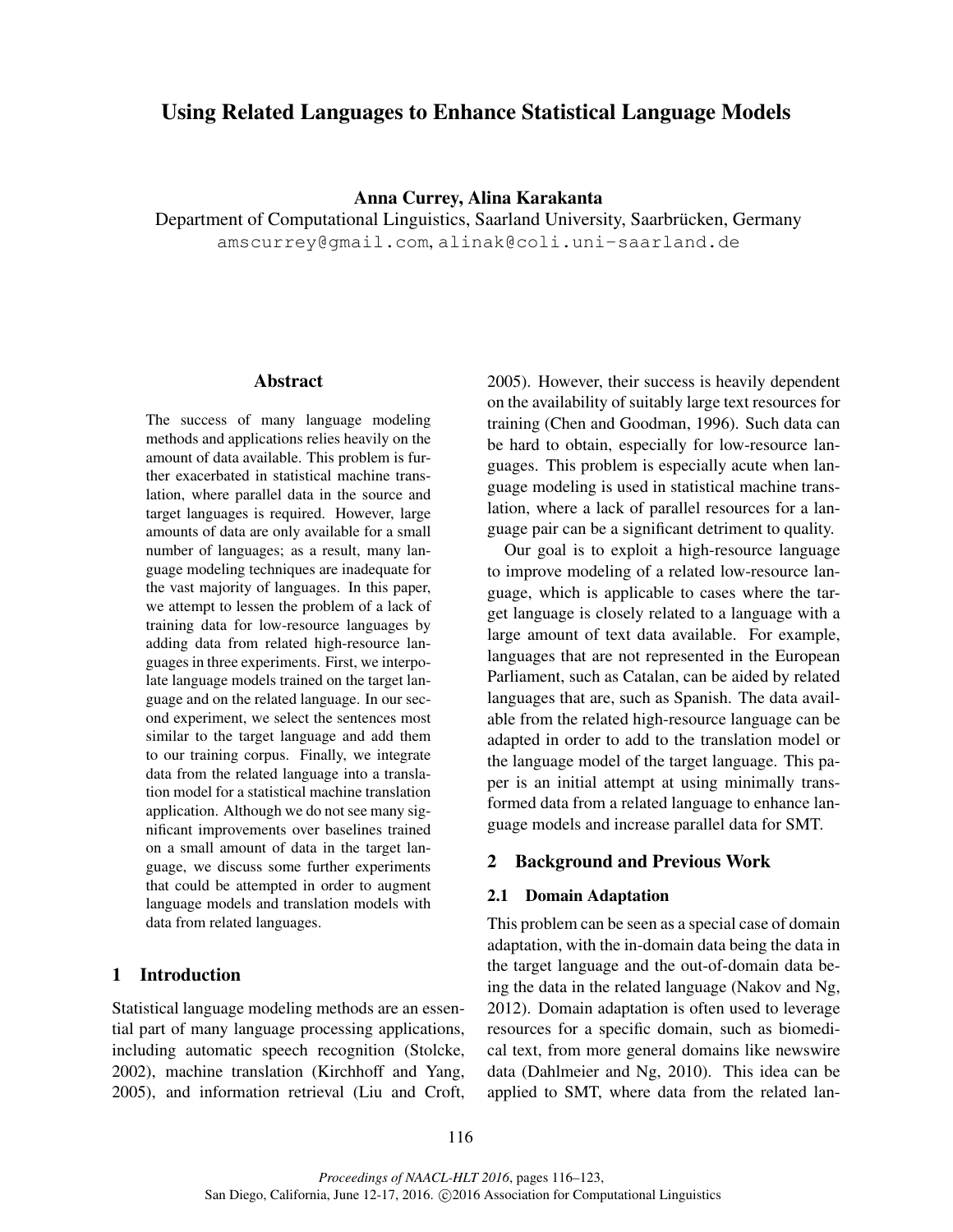guage can be adapted to look like data from the lowresource language. It has been shown that training on a large amount of adapted text significantly improves results compared to training on a small indomain corpus or training on unadapted data (Wang et al., 2012). In this paper, we apply two particular domain adaptation approaches. First, we interpolate language models from in-domain and out-of-domain data, following Koehn and Schroeder (2007). We also attempt to select the best out-of-domain data using perplexity, similar to what was done in Gao et al. (2002).

#### 2.2 Machine Translation

In contrast to transfer-based and word-based machine translation, for statistical machine translation, quality is heavily dependent on the amount of parallel resources. Given the difficulty of obtaining sufficient parallel resources, this can be a problem for many language pairs. For those cases, a third language can be used as a pivot. The process of using a third language as a bridge instead of directly translating is called triangulation (Singla et al., 2014). Character-level translation combined with word-level translation has also been shown to be an improvement over phrase-based approaches for closely related languages (Nakov and Tiedemann, 2012). Similarly, transliteration methods using cognate extraction (Nakov and Ng, 2012) and bilingual dictionaries (Kirschenbaum and Wintner, 2010) can be used to aid the low-resource language.

## 3 Experimental Framework

#### 3.1 Choice of Languages

For the purpose of our experiments, we treat Spanish as if it were a low-resource language and test Spanish language models and English-Spanish translations. We use Italian and Portuguese as the closelyrelated languages. Using these languages for our experiments allows us to compare the results to the language models and machine translations that can be created using large corpora.

Spanish, Portuguese, and Italian all belong to the Romance family of Indo-European languages. Spanish has strong lexical similarity with both Portuguese (89%) and Italian (82%) (Lewis, 2015). Among major Romance languages, Spanish and Portuguese have been found to be the closest pair in automatic corpus comparisons (Ciobanu and Dinu, 2014) and in comprehension studies (Voigt and Gooskens, 2014), followed by Spanish and Italian.

### 3.2 Data

We used the Europarl corpus (Koehn, 2005) for training and testing. In order to use the data in our experiments, we tokenized<sup>1</sup> the corpus, converted all words to lowercase, and collapsed all numerical symbols into one special symbol. Finally, we transliterated the Italian and Portuguese corpora to make them more Spanish-like; this process is described in section 3.3.

The data that was used to train, test and develop is split as follows: 10% of the Spanish data (196,221 sentences) was used for testing, 10% for development, and the remaining 80% (1,569,771 sentences) for training. The Italian and Portuguese corpora were split similarly and training sizes for the models varied between 30K and 1,523,304 and 1,566,015 sentences for Italian and Portuguese, respectively.

#### 3.3 Transliteration

In order to use Italian and Portuguese data to model Spanish, we first transliterated the Italian and Portuguese training corpora using a naive rulebased transliteration method consisting of wordlevel string transformations and a small bilingual dictionary. For the bilingual dictionary, the 200 most common words were extracted from the Italian and the Portuguese training corpora and manually given Spanish translations. In translating to Spanish, an effort was made to keep cognates where possible, and to use the most likely or common meanings.

Table 1 gives translations used for the ten most common Italian words in the data. Even in this small sample, there is a problematic translation. The Italian preposition *per* can be translated to *por* or *para*. In keeping with the desire to use a small amount of data, we briefly read the Italian texts to find the translation we felt was more likely (*para*), and chose that as the translation for all instances of *per* in the training set. We also verified that *para* was more likely in the Spanish training text overall than *por*.

<sup>&</sup>lt;sup>1</sup>We used the Tok-tok tokenizer by Jon Dehdari: https://github.com/jonsafari/tok-tok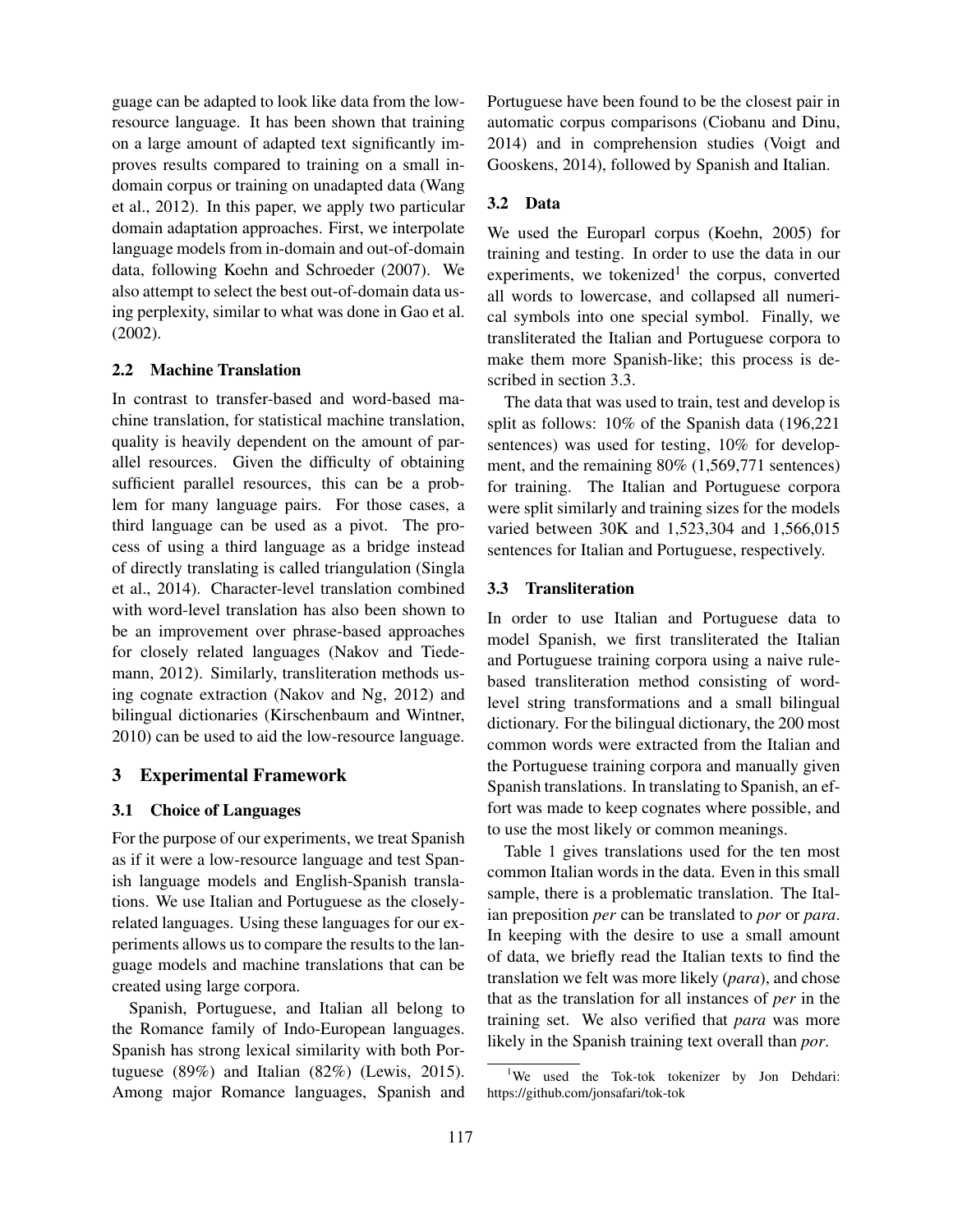| Italian | <b>Spanish</b> | <b>Gloss</b>   |
|---------|----------------|----------------|
| di      | de             | of             |
| e       | V              | and            |
| che     | que            | that           |
| la      | la             | the $(f. sg.)$ |
| in      | en             | in             |
| il      | el             | the $(m. sg.)$ |
| per     | para           | for            |
| a       | a              | to             |
| è       | es             | is             |
| un      | un             | $a$ (m. sg.)   |

Table 1: Sample Italian-Spanish translations.

The rule-based component of the transliteration consisted of handwritten word-initial, word-final, and general transformation rules. We applied approximately fifty such rules per language to the data. In order to come up with the rules, we examined the pan-Romance vocabulary list compiled by Euro-ComRom (Klein, 2002); however, such rules could be derived by an expert with knowledge of the relevant languages with relatively little effort. Character clusters that were impossible in Spanish were converted to their most common correspondence in Spanish (in the word list). We also identified certain strings that had consistent correspondences in Spanish and replaced them appropriately. These rules were applied to all words in the Italian and Portuguese training data except for those that were in the bilingual dictionary. See table 2 for examples of string transformation rules used for the Italian case.

| <b>Type</b> | Original  | Translit. | <b>Example</b> |
|-------------|-----------|-----------|----------------|
| initial     | sp        | esp       | Spagna         |
| initial     | qua       | cua       | qualità        |
| initial     | st        | est       | stare          |
| final       | ssioni    | siones    | impressioni    |
| final       | are       | ar        | stare          |
| final       | tà        | dad       | qualità        |
| general     | gn        | ñ         | Spagna         |
| general     | <b>VV</b> | v         | improvviso     |
| general     |           |           | però           |

| Table 2: Sample Italian-Spanish transliterations. |  |
|---------------------------------------------------|--|
|---------------------------------------------------|--|

| <b>Italian</b> text                                  |  |  |  |
|------------------------------------------------------|--|--|--|
| La difficoltà di conciliare questi obiettivi risiede |  |  |  |
| nel fatto che le logiche di questi settori sono      |  |  |  |
| contraddittorie.                                     |  |  |  |
| <b>Transliteration into Spanish</b>                  |  |  |  |
| La dificoldad de conciliar estos obietivos risiede   |  |  |  |
| en el hecho que las logique de estos setores son     |  |  |  |
| contraditorie.                                       |  |  |  |

Table 3: Example of transliterated text using our approach.

## 4 Experiments

## 4.1 Experiment 1: Language Model Interpolation

Our first experiment attempted to use language models trained on the transliterated data to increase the coverage of a language model based on Spanish data; this was modeled after Koehn and Schroeder (2007). The language models in this experiment were trigram models with Good-Turing smoothing built using SRILM (Stolcke, 2002).

As baselines, we trained Spanish (*es*) LMs on a small amount (30K sentences) and a large amount (1.5M sentences) of data. We also trained language models based on 30K transliterated and standard Italian (*it*) and Portuguese (*pt*) sentences. All were tested on the Spanish test set. Table 4 shows the perplexity for each of the baselines. As expected, more Spanish training data led to a lower perplexity. However, the transliterated Italian and Portuguese baselines yielded better perplexity with less data. Note also the strong effect of transliteration.

| Language                                                                                                                          | <b>Train Size</b> | <b>PP</b> |  |  |
|-----------------------------------------------------------------------------------------------------------------------------------|-------------------|-----------|--|--|
| es                                                                                                                                | 30K               | 93.49     |  |  |
| es                                                                                                                                | 1.5M              | 55.84     |  |  |
| it                                                                                                                                | 30K               | 1683.31   |  |  |
| it translit.                                                                                                                      | 30K               | 96.21     |  |  |
| it translit.                                                                                                                      | 1.5M              | 207.60    |  |  |
| pt                                                                                                                                | 30K               | 1877.23   |  |  |
| pt translit.                                                                                                                      | 30K               | 151.06    |  |  |
| pt translit.                                                                                                                      | 1.5M              | 251.53    |  |  |
| $\mathbf{m}$ . Let $\mathbf{m}$ the $\mathbf{m}$ that $\mathbf{m}$ is the $\mathbf{m}$ th $\mathbf{m}$ is the set of $\mathbf{m}$ |                   |           |  |  |

Table 4: Baseline results for experiment 1.

In the experiment, we interpolated LMs trained on different amounts of transliterated data with the LM trained on 30K Spanish sentences. We used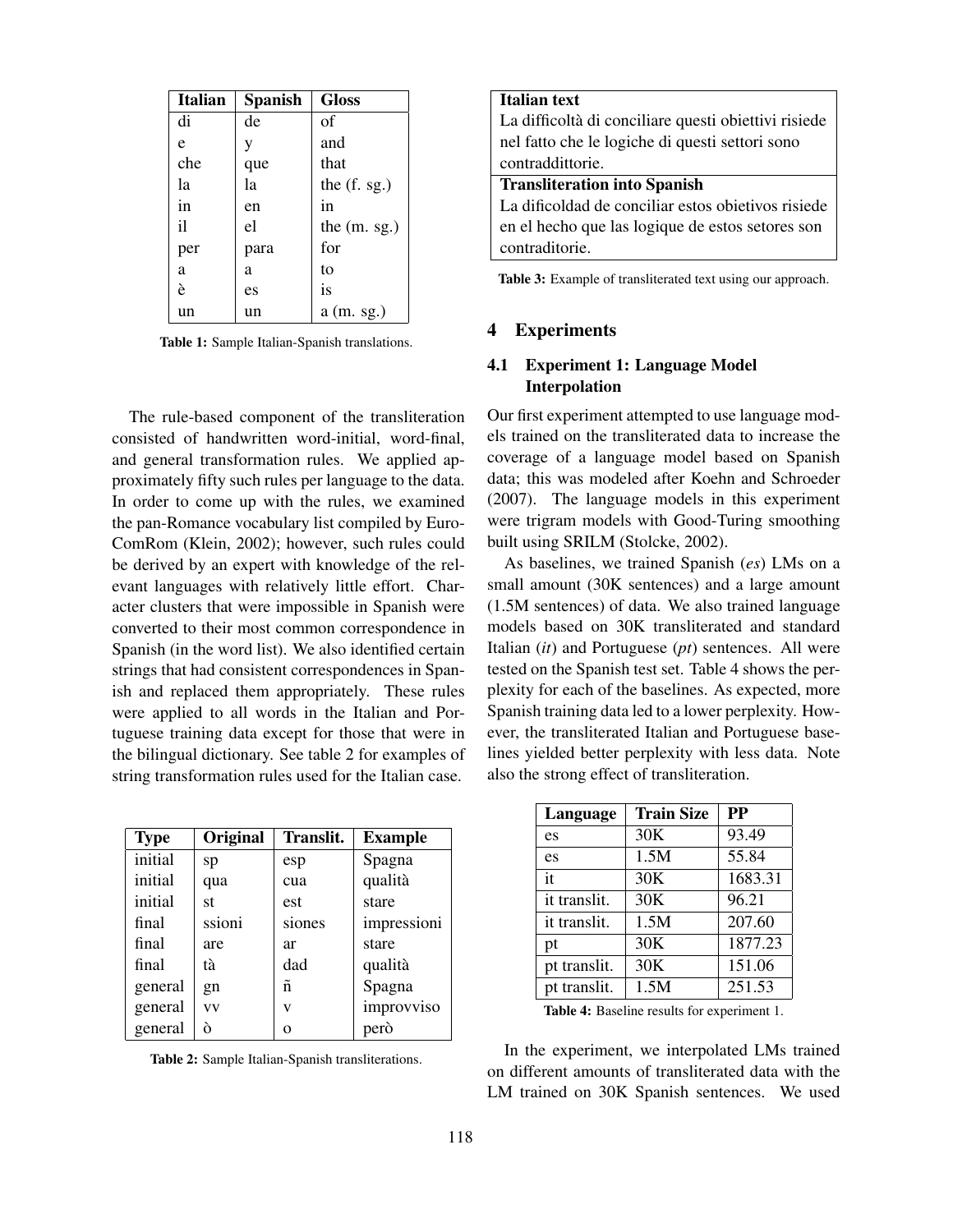SRILM's compute-best-mix tool to determine the interpolation weights of the models. This parameter was trained on the Spanish development set.

Table 5 shows the results for the interpolation of the Spanish LM with Italian and Portuguese, both separately and simultaneously. The lambda values are the weights given to each of the language models. None of the interpolated combinations improves on the perplexity of the smallest Spanish baseline. The best results for interpolated language models are achieved when combining the 30K-sentence Spanish model with the 1.5Msentence Portuguese model, which almost reaches the perplexity level of the Spanish-only model. As a comparison, we also interpolated two separate language models, each trained on 30K Spanish sentences; the weight for these models was close to 0.5.

In the best-performing language model mix that used all three languages, Portuguese was weighted with a lambda of about 0.17, whereas Italian was only weighted with 0.016. That shows that Portuguese, in this setup, is a better model of Spanish.

An open question has to do with the performance of the Portuguese language model in the experiment compared to the baselines. In table 4, we see that the language model does significantly worse when trained on more Portuguese data. However, the interpolation of the Spanish and Portuguese language models yields a lower perplexity when trained on a large amount of Portuguese data. Since the data was identical in the baselines and experiments, further exploration is needed to understand this behavior.

#### 4.2 Experiment 2: Corpus Selection

For our second experiment, our goal was to select the most "Spanish-like" data from our Italian and Portuguese corpora. We concatenated this data with the Spanish sentences in order to increase the amount of training data for the language model. This is similar to what was done by Gao et al. (2002).

First, we trained a language model on our small Spanish corpus. This language model was then queried on a concatenation of the transliterated Italian and Portuguese data. The sentences in this corpus were ranked according to their perplexity in the Spanish LM. We selected the best 30K and 5K sentences, which were then concatenated with the Spanish data to form a larger corpus. Finally, we used

KenLM (Heafield, 2011) to create a trigram language model with Kneser-Ney smoothing (Kneser and Ney, 1995) on that data. We also ran the same experiment on Italian and Portuguese separately.

Table 6 gives the results from these experiments. This table shows that the mixed-language models for each language performed better when they had a lower amount of non-Spanish data. This indicates that it is better to simply use a small amount of data in the low-resource language, rather than trying to augment it with the transliterated data from related languages. Using a smaller amount of the Spanish data, having a different strategy for selecting the non-Spanish data, using a different transliteration method, or using Italian and Portuguese data that was not a direct translation of the Spanish data may have all led to improvements. It is also interesting to note that the language models based on the corpus containing only Portuguese performed almost as well as those based on the corpus containing Portuguese and Italian. This indicates that the Portuguese data likely had more Spanish-like sentences than the Italian data. As mentioned in section 3.1, Portuguese is more similar to Spanish, so this makes intuitive sense. However, it is surprising given the results in table 4, which shows that the Italian-only language models performed better on Spanish data than the Portuguese-only language models.

## 4.3 Experiment 3: Statistical Machine **Translation**

Lastly, we experimented with translation models in order to see if our approach yielded similar results. For our baseline, we used a small parallel corpus of 30K English-Spanish (*en-es*) sentences from the Europarl corpus (Koehn, 2005). The data was preprocessed as described in section 3.2. Since SMT systems are often trained on large amounts of data, we expected poor coverage with this dataset. However, this size would be representative of the amount of data available for low-resource languages.

We used Moses (Koehn et al., 2007) to train our phrase-based SMT system on the above mentioned parallel corpus (*en-es*). We also trained a language model of 5M words of Spanish data from the same source, making sure that this data was strictly distinct from our parallel data. The language model was trained using KenLM (Heafield, 2011). The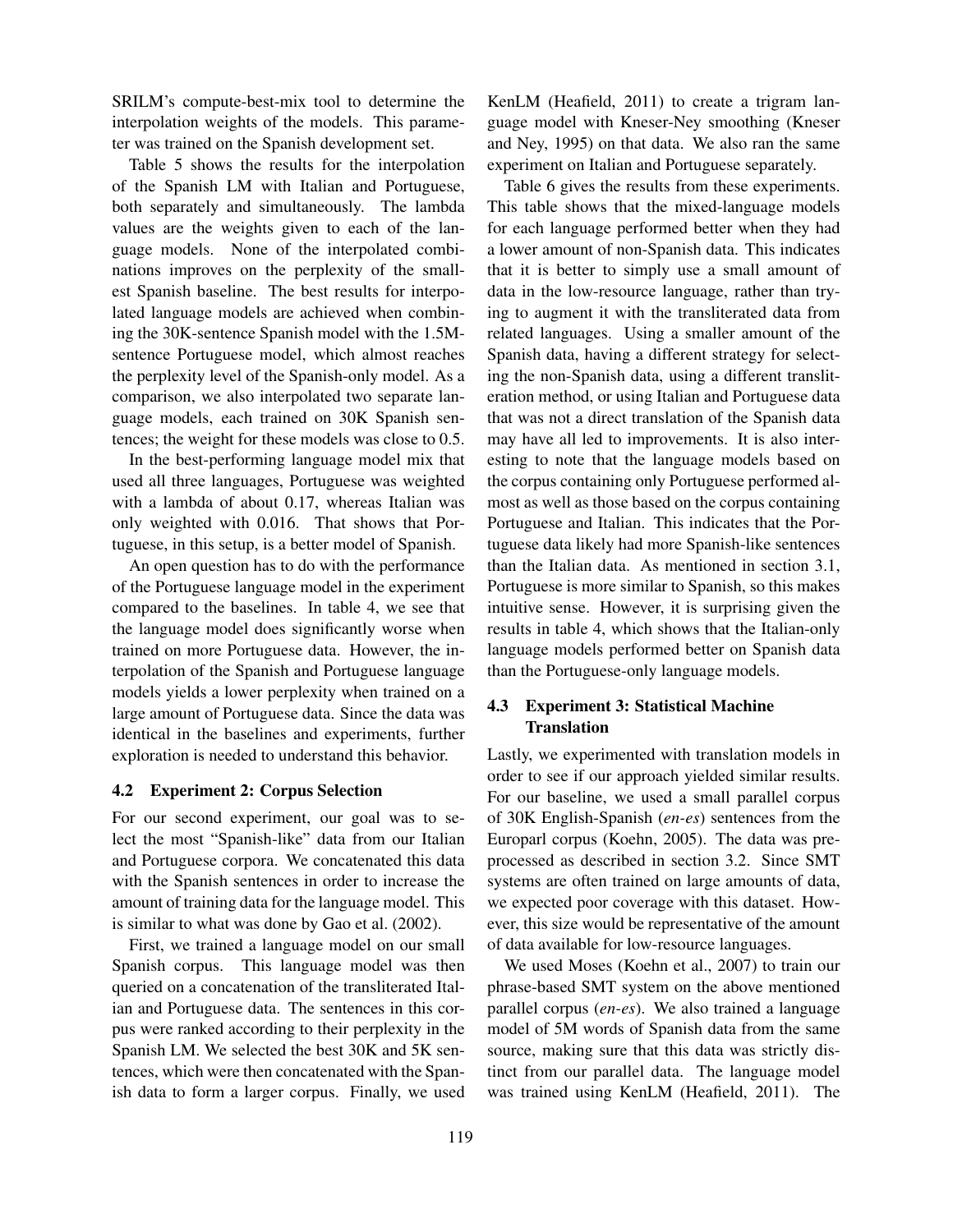| Languages      | <b>Sentences</b>    | PP    | Lambda es | Lambda it | Lambda pt |
|----------------|---------------------|-------|-----------|-----------|-----------|
| $es + es$      | $30K + 30K$         | 86.59 | 0.502     |           |           |
| $es + it$      | $30K + 30K$         | 95.19 | 0.9818    | 0.0182    |           |
| $es + it$      | $30K + 100K$        | 96.08 | 0.9716    | 0.0284    |           |
| $es + it$      | $30K + 200K$        | 96.49 | 0.9648    | 0.0352    |           |
| $es + it$      | $30K + 1.5M$        | 96.91 | 0.9493    | 0.0507    |           |
| $es + pt$      | $30K + 30K$         | 95.51 | 0.9340    |           | 0.0660    |
| $es + pt$      | $30K + 100K$        | 95.93 | 0.8939    |           | 0.1061    |
| $es + pt$      | $30k + 200K$        | 95.71 | 0.8709    |           | 0.1291    |
| $es + pt$      | $30k + 1.5M$        | 93.52 | 0.8170    |           | 0.1830    |
| $es + it + pt$ | $30K + 30K + 30K$   | 95.52 | 0.9298    | 0.0093    | 0.0608    |
| $es + it + pt$ | $30K + 100K + 100K$ | 95.94 | 0.8882    | 0.0126    | 0.0991    |
| $es + it + pt$ | $30K + 200K + 200K$ | 95.72 | 0.8655    | 0.0137    | 0.1207    |
| $es + it + pt$ | $30K + 1.5M + 1.5M$ | 93.53 | 0.8106    | 0.0161    | 0.1731    |

Table 5: Results of interpolated language models and optimal lambda values.

| <b>Languages</b> | <b>Sentences</b> | <b>PP</b> |
|------------------|------------------|-----------|
| es               | 30K              | 84.57     |
| $es + it$        | $30K + 5K$       | 85.78     |
| $es + it$        | $30K + 30K$      | 94.10     |
| $es + pt$        | $30K + 5K$       | 85.11     |
| $es + pt$        | $30K + 30K$      | 90.31     |
| $es + it/pt$     | $30K + 5K$       | 85.13     |
| $es + it/pt$     | $30K + 30K$      | 90.24     |

Table 6: Results for the corpus selection experiment.

weights were set by optimizing BLEU using MERT on a separate development set of 2,000 sentences (English-Spanish). After decoding, we detokenized and evaluated the output. For the evaluation, we used a clean Spanish test set of 2,000 sentences from the same source. As an automatic evaluation measure, we used BLEU (Papineni et al., 2002) for quantitative evaluation.

For our experiments, we used Italian and Portuguese as auxiliary languages. We created two corpora of 30K sentences each from the Europarl corpus, *en-it* and *en-pt*. We first tokenized and transliterated the training corpus of the related language as described in section 3.3. Then, we concatenated the resulting corpora with our baseline corpus and trained our model. This is similar to what was done by Nakov and Ng (2012), although we attempt to translate into the low-resource language. We first experimented with each auxiliary language independently and then with both languages. In total we

conducted the following experiments:

- English-Spanish (*en-es*) + English-Italian transliterated (*en-es*it)
- English-Spanish (*en-es*) + English-Portuguese transliterated (*en-es*pt)
- English-Spanish (*en-es*) + English-Italian transliterated (*en-es*it) + English-Portuguese transliterated (*en-es<sub>pt</sub>*)

In this experiment, we expected to observe some improvements compared to the language modeling experiments, as the mistakes in the transliterated output could be filtered out by the language model containing clean Spanish data. Moreover, we examined whether it is possible to have gains from using multiple related languages simultaneously.

| <b>Languages</b>       | <b>Sentences</b> | <b>BLEU</b> | p-value |
|------------------------|------------------|-------------|---------|
| en-es (Baseline)       | 30K              | 0.3360      |         |
| $en-es + en-es_{it}$   | $30K + 30K$      | 0.3357      | 0.22    |
| $en-es + en-espt$      | $30K + 30K$      | 0.3349      | 0.08    |
| $en-es + en-es_{it} +$ | $30K + 30K$      | 0.3384      | 0.041   |
| $en-es_{pt}$           | $+30K$           |             |         |

Table 7: BLEU scores obtained for the different training sets and their sizes.

Table 7 shows the BLEU scores for the experiments. To determine whether our results were significant we used the bootstrap resampling method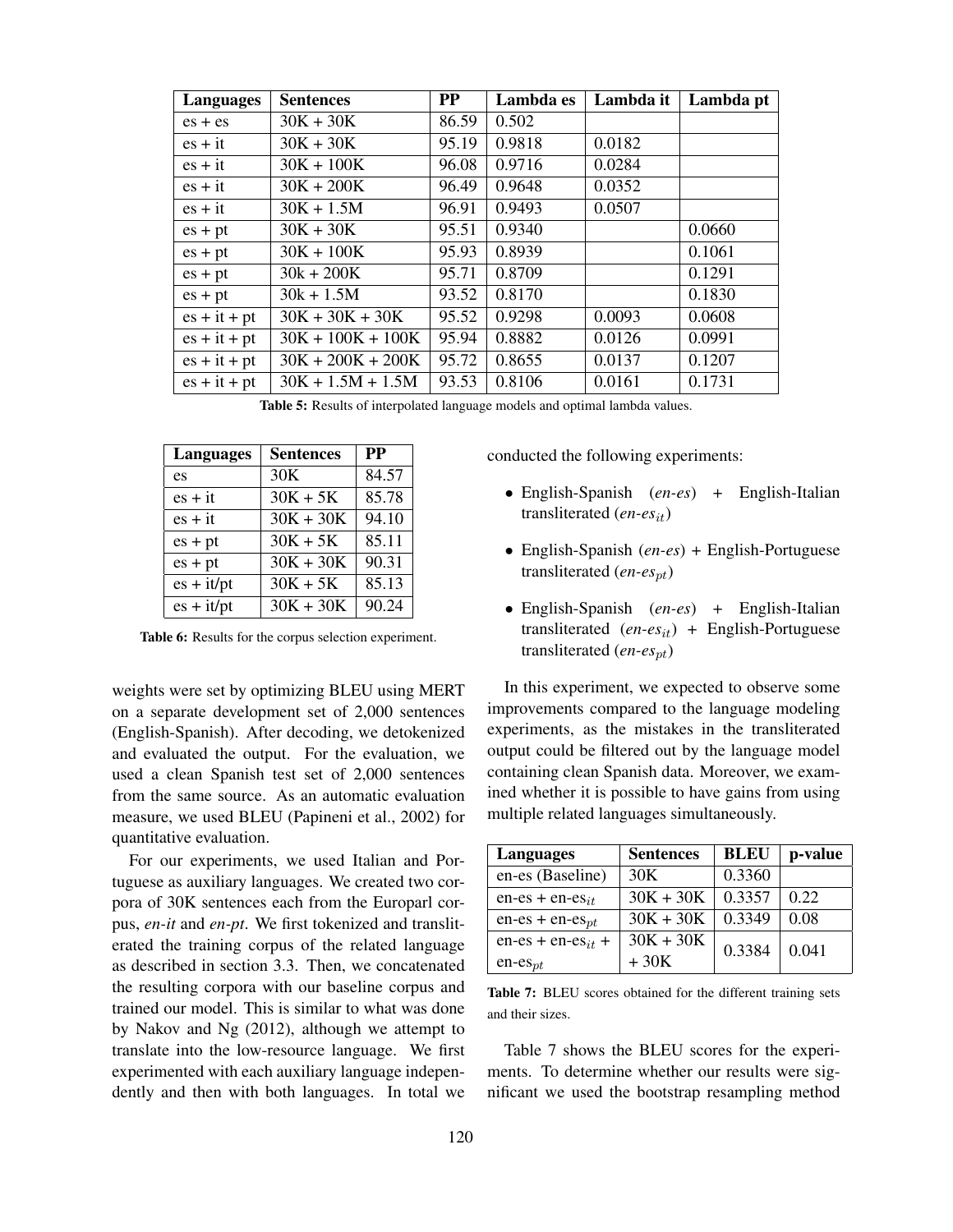(Koehn, 2004), which is part of Moses. There were no significant improvements in BLEU score when only one auxiliary language was used. Nonetheless, we observed a significant improvement when data from both Italian and Portuguese is used. This may be an indication that more out-of domain data, when used in the translation model and sufficiently transformed, can actually improve performance.

One open question at this point is whether the improvement was caused by the contribution of more than one language or simply by the increase in training data. It is possible that a similar improvent could be achieved by increasing the data of one language to 60K. However, in order to support our conjecture, it will be necessary to conduct experiments with different sizes and combinations of data from the related languages.

## 5 Discussion

We observed that a closely-related language cannot be used to aid in modeling a low-resource language without being properly transformed. Although our naive rule-based transliteration method strongly improved over the non-transliterated closely-related language data, it performed worse than even a small amount of target language data. In addition, adding more data from the related language caused the models to do worse; this may be because there were more words in the data that were not translated using the 200-word dictionary, so there was more noise from the rule-based transliterations in the data. Thus, we were not successful in using data from a related language to improve language modeling for a low-resource language.

For statistical machine translation, our results show gains from augmenting the translation models of a low-resource language with transliterated related-language data. We expect that by taking advantage of more sophisticated transliteration and interpolation methods as well as larger amounts of data from the closely-related language(s), larger improvements in BLEU can be achieved.

#### 6 Future Work

We plan on experimenting with more sophisticated ways of transforming related language data, including unsupervised and semi-supervised transliteration methods. We would particularly like to experiment with neural network machine transliteration using a character-based LSTM network. This could be developed based on small parallel texts or lists of bilingual cognates of varying sizes. We could also use existing transliteration modules integrated in the SMT system (Durrani et al., 2014). In addition, we hope to explore using bilingual dictionaries without transliteration, as well as using phonological transcription as an intermediary between the two related languages. Finally, it would be beneficial to examine the contribution of each of the rules in our rule-based system separately.

A relatively simple modification to our experiments would be to use more data in creating the translation model (in experiment 3). While we found that using more of the high-resource language data in the language models yielded higher perplexity, the same did not carry over to BLEU scores, especially since we saw a slight improvement in BLEU score when using both Portuguese and Italian data. A similar option would be to select the best Italian and Portuguese data (as was done in experiment 2) for use in the translation model, instead of selecting random sentences.

In statistical machine translation, it would be interesting to explore methods of using data from related languages while preserving the reliable information from the low-resource language. One idea could be methods for interpolating phrase tables for the transliterated corpora as well as setting optimal weights for each of them, similar to the approach of Sennrich (2012). We would also like to improve the translation model coverage by filling up the phrase table for a low-resource language with data from a related language while keeping the useful data from the low-resource language (Bisazza et al., 2011) or by using the related languages as a back-off (Yang and Kirchhoff, 2006).

Finally, a weakness of our language modeling experiments was that we used almost parallel data between the related and the target languages. Hence, the related language was not likely to increase the vocabulary coverage of the models; instead, it just added misspellings of the target language words. In the future, we would like to run experiments with data from the related languages that is strictly distinct from the data of the low-resource language.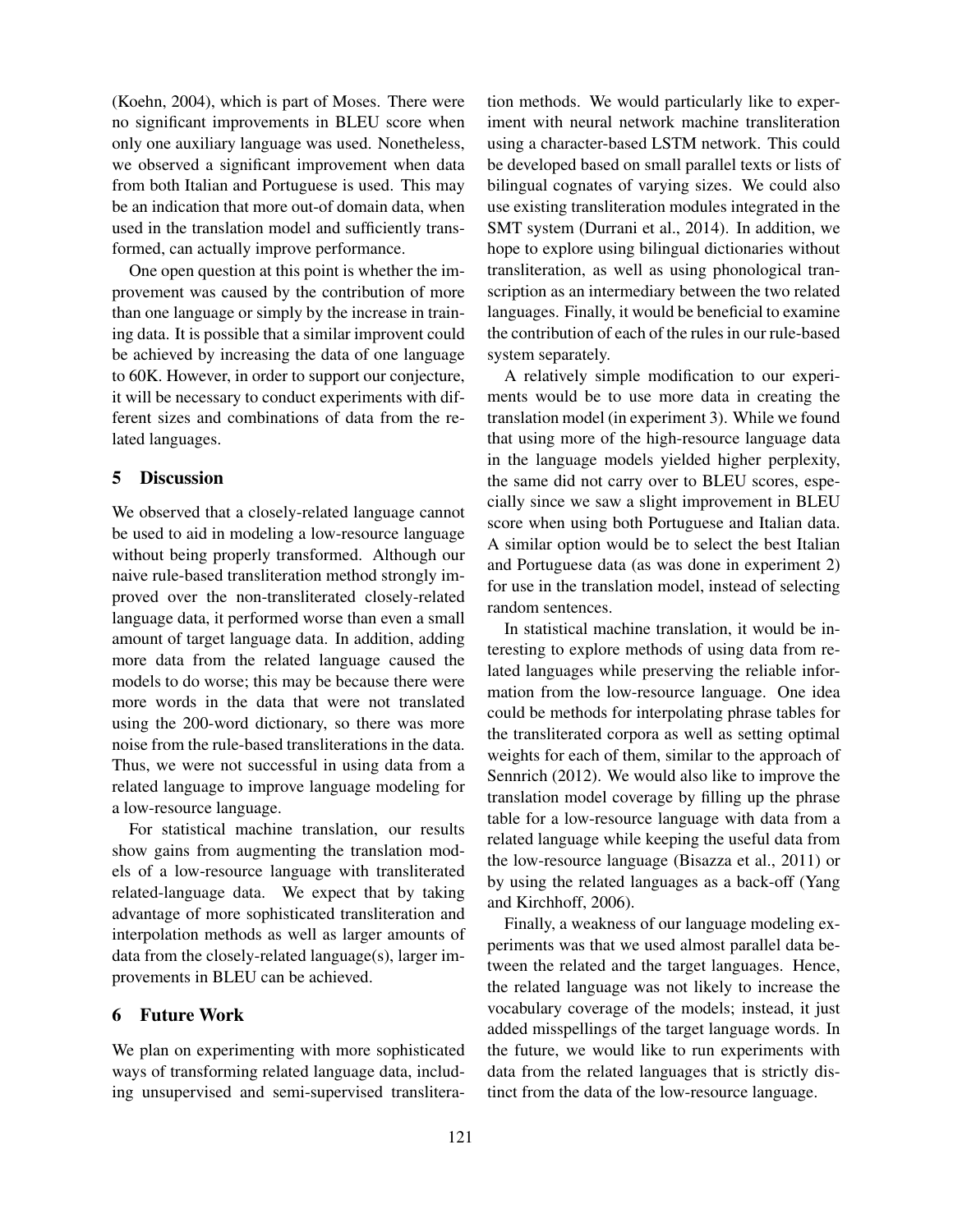### References

- Arianna Bisazza, Nick Ruiz, and Marcello Federico. 2011. Fill-up versus interpolation methods for phrasebased SMT adaptation. In *IWSLT*, pages 136–143.
- Stanley F Chen and Joshua Goodman. 1996. An empirical study of smoothing techniques for language modeling. In *Proceedings of the 34th Annual Meeting of the Association for Computational Linguistics*, pages 310–318. Association for Computational Linguistics.
- Alina Maria Ciobanu and Liviu P Dinu. 2014. On the Romance languages mutual intelligibility. In *Proceedings of the 9th International Conference on Language Resources and Evaluation, LREC*, pages 3313–3318.
- Daniel Dahlmeier and Hwee Tou Ng. 2010. Domain adaptation for semantic role labeling in the biomedical domain. *Bioinformatics*, 26(8):1098–1104.
- Nadir Durrani, Hieu Hoang, Philipp Koehn, and Hassan Sajjad. 2014. Integrating an unsupervised transliteration model into statistical machine translation. *EACL 2014*, page 148.
- Jianfeng Gao, Joshua Goodman, Mingjing Li, and Kai-Fu Lee. 2002. Toward a unified approach to statistical language modeling for Chinese. *ACM Transactions on Asian Language Information Processing (TALIP)*, 1(1):3–33.
- Kenneth Heafield. 2011. KenLM: Faster and smaller language model queries. In *Proceedings of the Sixth Workshop on Statistical Machine Translation*, pages 187–197. Association for Computational Linguistics.
- Katrin Kirchhoff and Mei Yang. 2005. Improved language modeling for statistical machine translation. In *Proceedings of the ACL Workshop on Building and Using Parallel Texts*, pages 125–128. Association for Computational Linguistics.
- Amit Kirschenbaum and Shuly Wintner. 2010. A general method for creating a bilingual transliteration dictionary. In *LREC*.
- Horst G Klein. 2002. Eurocom-Rezeptive Mehrsprachigkeit und Neue Medien.
- Reinhard Kneser and Hermann Ney. 1995. Improved backing-off for m-gram language modeling. In *Acoustics, Speech, and Signal Processing, 1995. ICASSP-95., 1995 International Conference on*, volume 1, pages 181–184. IEEE.
- Philipp Koehn and Josh Schroeder. 2007. Experiments in domain adaptation for statistical machine translation. In *Proceedings of the Second Workshop on Statistical Machine Translation*, pages 224–227. Association for Computational Linguistics.
- Philipp Koehn, Hieu Hoang, Alexandra Birch, Chris Callison-Burch, Marcello Federico, Nicola Bertoldi, Brooke Cowan, Wade Shen, Christine Moran, Richard Zens, et al. 2007. Moses: Open source toolkit for

statistical machine translation. In *Proceedings of the 45th annual meeting of the ACL on interactive poster and demonstration sessions*, pages 177–180. Association for Computational Linguistics.

- Philipp Koehn. 2004. Statistical significance tests for machine translation evaluation. In Dekang Lin and Dekai Wu, editors, *Proceedings of EMNLP 2004*, pages 388–395, Barcelona, Spain, July. Association for Computational Linguistics.
- Philipp Koehn. 2005. Europarl: A parallel corpus for statistical machine translation. In *MT Summit*, volume 5, pages 79–86. Citeseer.
- M. Paul Lewis, editor. 2015. *Ethnologue: Languages of the World*. SIL International, Dallas, TX, USA, eighteenth edition.
- Xiaoyong Liu and W Bruce Croft. 2005. Statistical language modeling for information retrieval. *Annual Review of Information Science and Technology*, 39(1):1– 31.
- Preslav Nakov and Hwee Tou Ng. 2012. Improving statistical machine translation for a resource-poor language using related resource-rich languages. *Journal of Artificial Intelligence Research*, pages 179–222.
- Preslav Nakov and Jörg Tiedemann. 2012. Combining word-level and character-level models for machine translation between closely-related languages. In *Proceedings of the 50th Annual Meeting of the Association for Computational Linguistics: Short Papers-Volume 2*, pages 301–305. Association for Computational Linguistics.
- Kishore Papineni, Salim Roukos, Todd Ward, and Wei-Jing Zhu. 2002. BLEU: a method for automatic evaluation of machine translation. In *Proceedings of the 40th Annual Meeting of the Association for Computational Linguistics*, pages 311–318. Association for Computational Linguistics.
- Rico Sennrich. 2012. Perplexity minimization for translation model domain adaptation in statistical machine translation. In *Proceedings of the 13th Conference of the European Chapter of the Association for Computational Linguistics*, pages 539–549. Association for Computational Linguistics.
- Karan Singla, Nishkarsh Shastri, Megha Jhunjhunwala, Anupam Singh, Srinivas Bangalore, and Dipti Misra Sharma. 2014. Exploring system combination approaches for Indo-Aryan MT systems. *LT4CloseLang 2014*, page 85.
- Andreas Stolcke. 2002. SRILM an extensible language modeling toolkit. In *Proceedings of the 7th International Conference on Spoken Language Processing (ICSLP 2002)*.
- Stefanie Voigt and Charlotte Gooskens. 2014. Mutual intelligibility of closely related languages within the